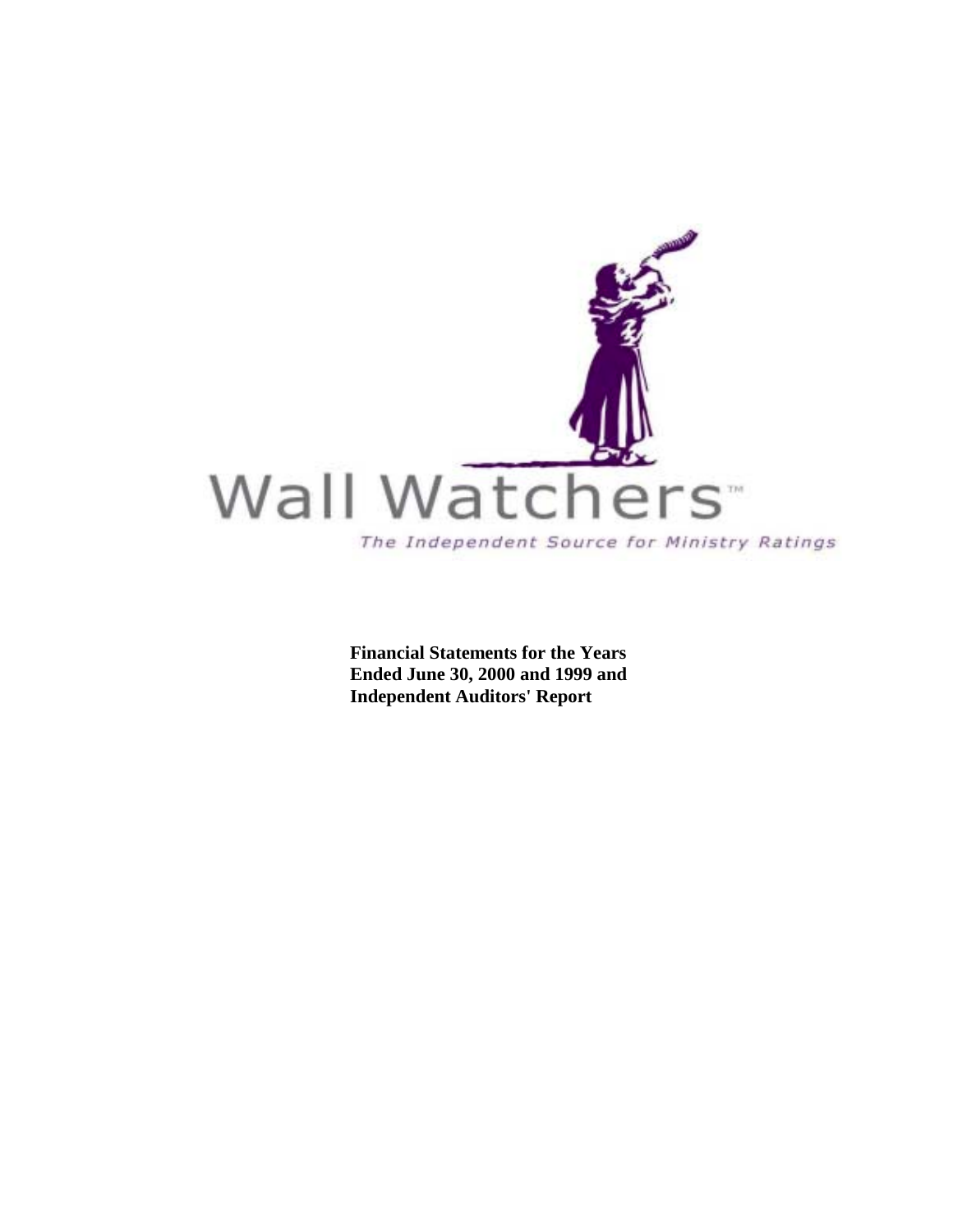Greer & Walker, LLP

Certified Public Accountants and Business Consultants South Tryon Square, Suite 1500 201 South Tryon Street Charlotte, North Carolina 28202 Telephone: 704-377-0239 Facsimile: 704-377-8663 Internet: www.greerwalker.com

Charles T. Green D. Eric Miller Elizabeth M. Morris James N. Reichard Kevin P. Walker

#### INDEPENDENT AUDITORS' REPORT

Wall Watchers:

We have audited the accompanying statements of financial position of Wall Watchers as of June 30, 2000 and 1999 and the related statements of activities and of cash flows for the years then ended. These financial statements are the responsibility of management. Our responsibility is to express an opinion on these financial statements based on our audits.

We conducted our audits in accordance with generally accepted auditing standards. Those standards require that we plan and perform an audit to obtain reasonable assurance about whether the financial statements are free of material misstatement. An audit includes examining, on a test basis, evidence supporting the amounts and disclosures in the financial statements. An audit also includes assessing the accounting principles used and significant estimates made by management. as well as evaluating the overall financial statement presentation. We believe that our audits provide a reasonable basis for our opinion.

In our opinion, the financial statements referred to above present fairly, in all material respects, the financial position of Wall Watchers as of June 30, 2000 and 1999, and the results of its operations and its cash flows for the years then ended in conformity with generally accepted accounting principles.

Our audits were performed for the purpose of forming an opinion on the basic financial statements taken as a whole. The accompanying supplemental schedules of functional expenses for the years ended June 30, 2000 and 1999 are presented for the purpose of additional analysis and are not a required part of the basic financial statements. Such information has been subjected to the auditing procedures applied in the audit of the basic financial statements and, in our opinion, is fairly stated in all material respects when considered in relation to the basic financial statements taken as a whole.

"<br>Tues e Walker, LLP

August 11, 2000

Members of: American Institute of CPAs . Division of CPA Firms/Private Companies Practice Section . North Carolina Association of CPAs . Polaris International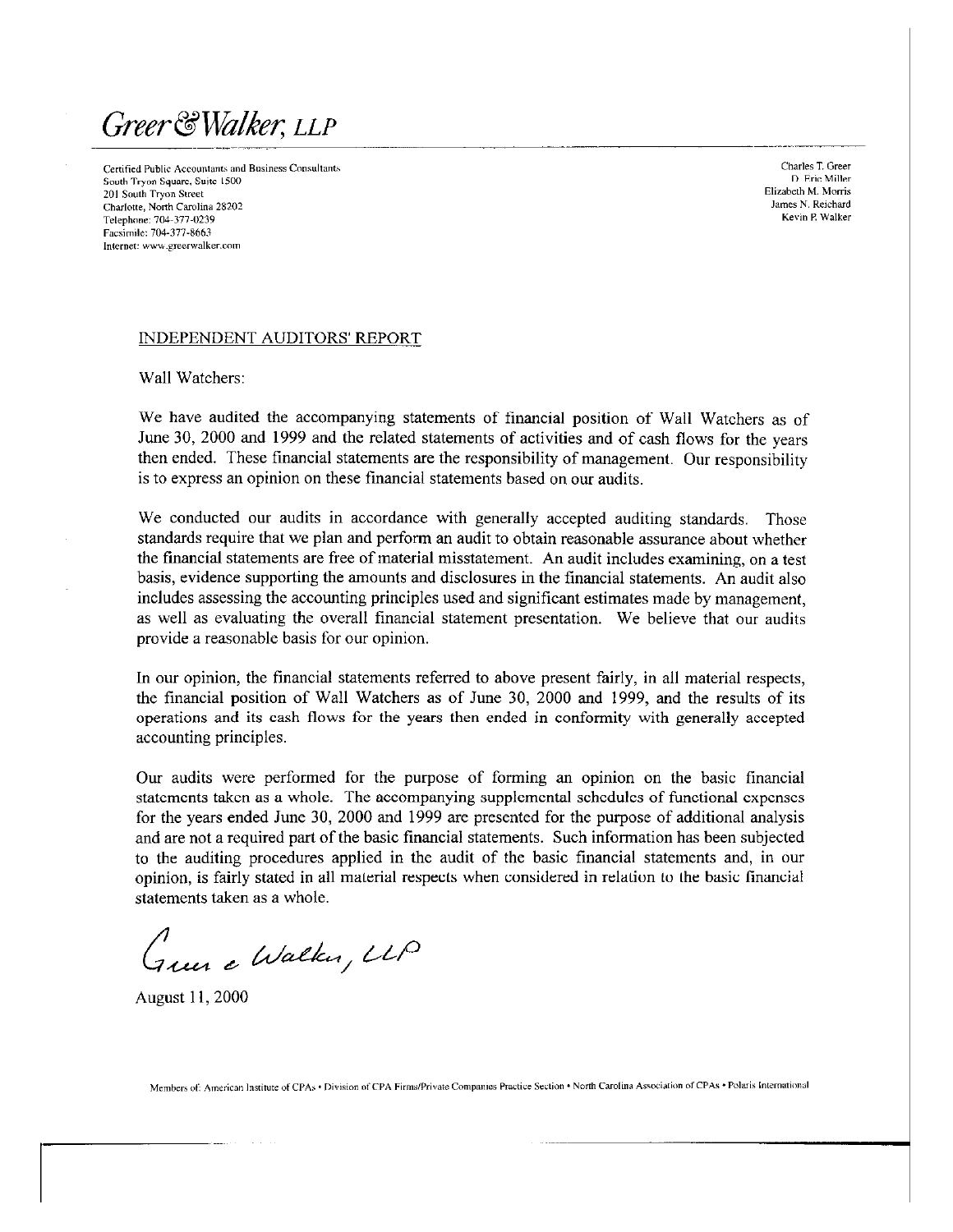#### Statements of Financial Position

|                                              | June 30, |         |        |         |  |  |  |  |
|----------------------------------------------|----------|---------|--------|---------|--|--|--|--|
|                                              |          | 2000    | 1999   |         |  |  |  |  |
| <b>ASSETS:</b>                               |          |         |        |         |  |  |  |  |
| Current assets:                              |          |         |        |         |  |  |  |  |
| Cash and cash equivalents                    | \$       | 465,355 | \$     | 135,670 |  |  |  |  |
| Marketable securities                        |          | 70,008  |        | 316,680 |  |  |  |  |
| Prepaid expenses                             |          | 3,219   |        | 2,913   |  |  |  |  |
| Total current assets                         |          | 538,582 |        | 455,263 |  |  |  |  |
| Property, net of accumulated                 |          |         |        |         |  |  |  |  |
| depreciation of \$8,848 and \$1,940          |          | 20,660  | 17,605 |         |  |  |  |  |
| System development costs, net of accumulated |          |         |        |         |  |  |  |  |
| amortization of \$7,769 and \$0              |          | 69,419  |        | 1,710   |  |  |  |  |
| Deposits                                     |          | 415     |        | 2,585   |  |  |  |  |
| <b>Total Assets</b>                          | \$       | 629,076 | \$     | 477,163 |  |  |  |  |
| <b>LIABILITIES AND NET ASSETS:</b>           |          |         |        |         |  |  |  |  |
| <b>Current liabilities:</b>                  |          |         |        |         |  |  |  |  |
| Accounts payable                             | \$       | 2,924   | \$     | 715     |  |  |  |  |
| <b>Accrued liabilities</b>                   |          | 7,250   |        | 6,781   |  |  |  |  |
| <b>Total current liabilities</b>             |          | 10,174  |        | 7,496   |  |  |  |  |
| Deferred compensation                        |          | 8,738   |        | 3,148   |  |  |  |  |
| Net assets:                                  |          |         |        |         |  |  |  |  |
| Unrestricted                                 |          | 610,164 |        | 466,519 |  |  |  |  |
| <b>Total Liabilities and Net Assets</b>      | \$       | 629,076 | \$     | 477,163 |  |  |  |  |
|                                              |          |         |        |         |  |  |  |  |

See notes to financial statements.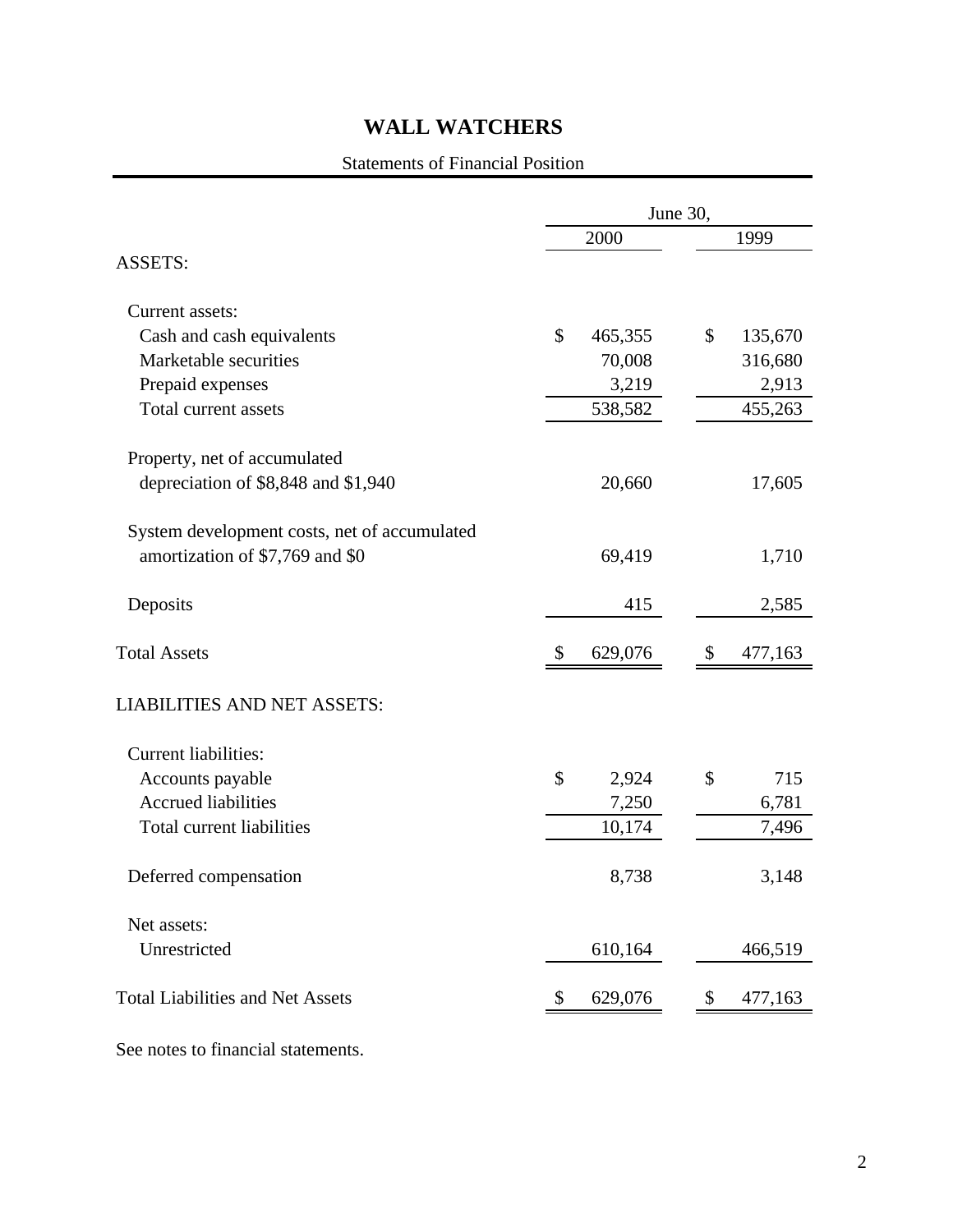### Statements of Activities

|                               | Years Ended June 30, |    |         |  |  |  |  |
|-------------------------------|----------------------|----|---------|--|--|--|--|
|                               | 2000                 |    | 1999    |  |  |  |  |
| <b>REVENUE AND SUPPORT:</b>   |                      |    |         |  |  |  |  |
| Contributions received        | \$<br>46,000         | \$ | 506,752 |  |  |  |  |
| Investment income             | 380,400              |    | 73,260  |  |  |  |  |
| Total revenue and support     | 426,400              |    | 580,012 |  |  |  |  |
| <b>EXPENSES:</b>              |                      |    |         |  |  |  |  |
| Program services              | 182,621              |    | 58,193  |  |  |  |  |
| Management and general        | 100,134              |    | 55,300  |  |  |  |  |
| Total expenses                | 282,755              |    | 113,493 |  |  |  |  |
| <b>CHANGE IN NET ASSETS</b>   | 143,645              |    | 466,519 |  |  |  |  |
| NET ASSETS, BEGINNING OF YEAR | 466,519              |    |         |  |  |  |  |
| NET ASSETS, END OF YEAR       | 610,164              |    | 466,519 |  |  |  |  |

See notes to financial statements.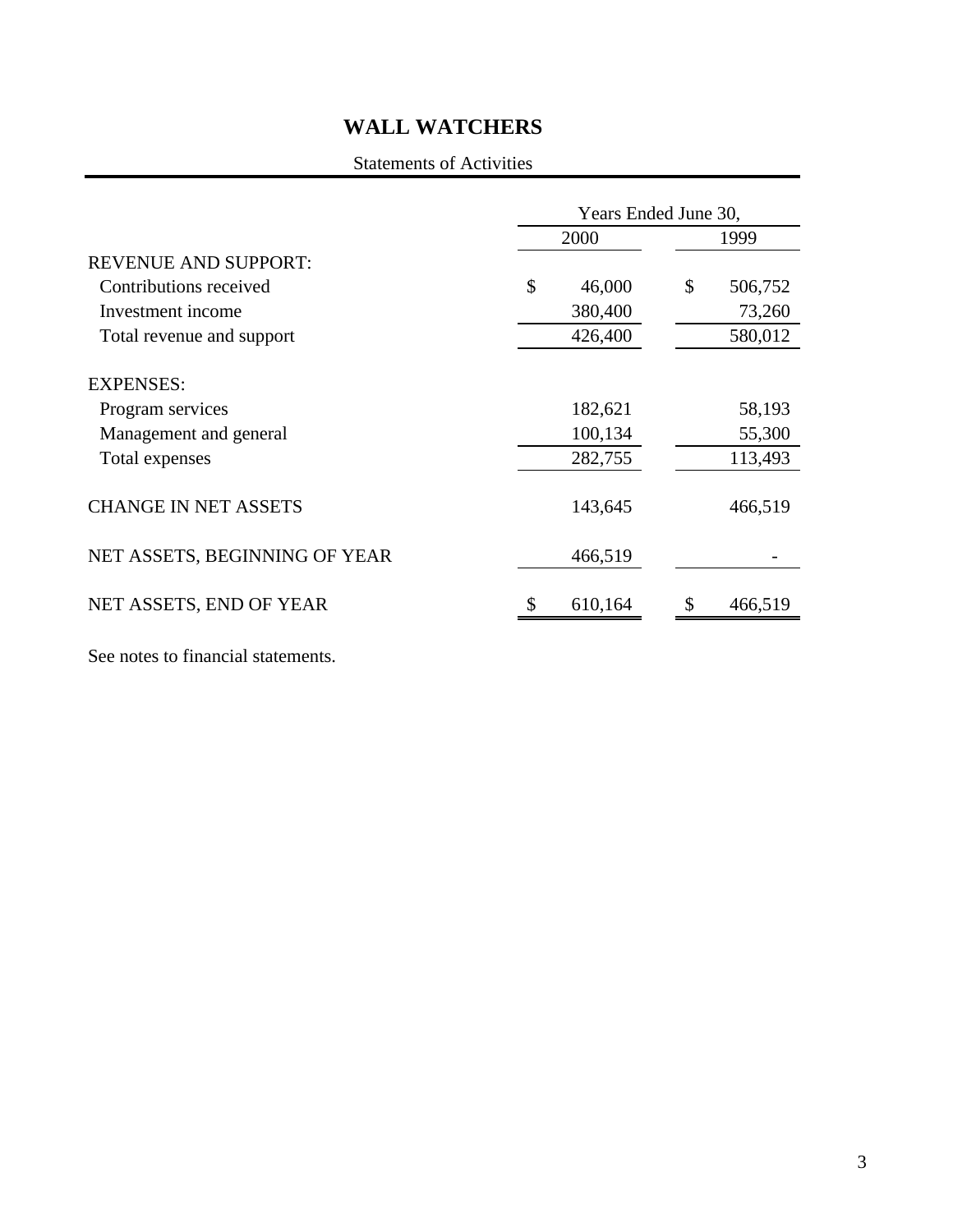#### Statements of Cash Flows

|                                                    | Years Ended June 30, |               |  |  |  |  |
|----------------------------------------------------|----------------------|---------------|--|--|--|--|
|                                                    | 2000                 | 1999          |  |  |  |  |
| CASH FLOWS FROM OPERATING ACTIVITIES:              |                      |               |  |  |  |  |
| Change in net assets                               | \$<br>143,645        | \$<br>466,519 |  |  |  |  |
| Adjustments to reconcile change in net assets      |                      |               |  |  |  |  |
| to net cash from operating activities:             |                      |               |  |  |  |  |
| Noncash contributions                              |                      | (505,002)     |  |  |  |  |
| Depreciation and amortization                      | 14,677               | 1,940         |  |  |  |  |
| Realized and unrealized loss (gain) on investments | (365, 012)           | (55, 117)     |  |  |  |  |
| Changes in operating assets and liabilities:       |                      |               |  |  |  |  |
| Prepaid expenses and other assets                  | 1,864                | (5, 498)      |  |  |  |  |
| Accounts payable and other liabilities             | 8,268                | 10,644        |  |  |  |  |
| Net cash used in operating activities              | (196, 558)           | (86, 514)     |  |  |  |  |
| <b>CASH FLOWS FROM INVESTING ACTIVITIES:</b>       |                      |               |  |  |  |  |
| Purchases of marketable securities                 | (14, 117, 500)       | (1,675,038)   |  |  |  |  |
| Proceeds from sales of marketable securities       | 14,729,184           | 1,918,477     |  |  |  |  |
| Purchases of property                              | (9,963)              | (19, 545)     |  |  |  |  |
| Investment in system development costs             | (75, 478)            | (1,710)       |  |  |  |  |
| Net cash provided by investing activities          | 526,243              | 222,184       |  |  |  |  |
| NET INCREASE IN CASH                               | 329,685              | 135,670       |  |  |  |  |
| CASH AND CASH EQUIVALENTS,                         |                      |               |  |  |  |  |
| <b>BEGINNING OF YEAR</b>                           | 135,670              |               |  |  |  |  |
| CASH AND CASH EQUIVALENTS,                         |                      |               |  |  |  |  |
| <b>END OF YEAR</b>                                 | 465,355<br>S         | 135,670<br>S. |  |  |  |  |

See notes to financial statements.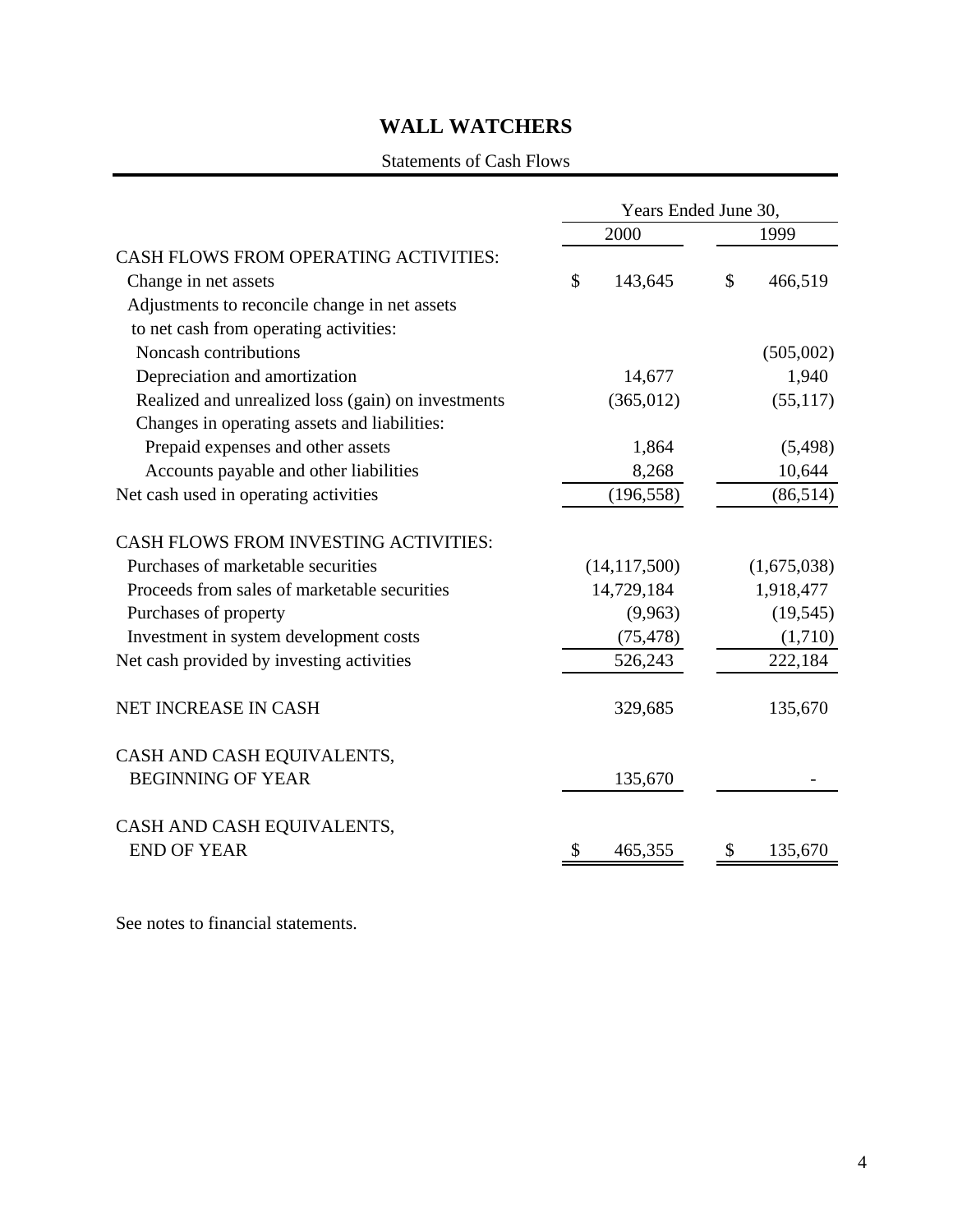#### Notes to Financial Statements For the Years Ended June 30, 2000 and 1999

#### 1. SUMMARY OF OPERATIONS AND SIGNIFICANT ACCOUNTING POLICIES

Operations - Wall Watchers (the "Organization") is a nonprofit Christian ministry established in July 1998 to provide independent evaluations and ratings of Christian ministries as a service to potential donors. The Organization is an information intermediary; it collects, processes and disseminates information, primarily to help donors make better informed giving decisions, but also to promote Biblical principles of stewardship. Through June 30, 2000, the primary activities have consisted of gathering information about various Christian ministries and developing web sites and databases to make such information available to the public.

The Organization currently operates two programs to accomplish its purpose:

MinistryWatch - Through a searchable database contained on the web site, [www.ministrywatch.com,](http://www.ministrywatch.com/) the Organization provides free informational profiles of Christian ministries. These profiles contain descriptive information, organization details, summarized financial information, ratings, qualitative research and analysis, and other tools to help users learn more about a ministry. Information is obtained through contact with the ministries themselves and through the research efforts of the Organization's independent analysts.

thegoodsteward.com - Through the web site [www.thegoodsteward.com,](http://www.thegoodstewrd.com/) the Organization provides a centralized source of written articles and interactive tools through which the public can be encouraged and educated in the many areas of Biblical stewardship. The Organization publishes or republishes articles written by numerous authors on topics ranging from financial matters to life stewardship.

Financial Statement Presentation - The Organization reports information regarding its financial position and activities according to three classes of net assets: unrestricted net assets, temporarily restricted net assets, and permanently restricted net assets. Unrestricted net assets represent amounts that are not restricted by donors or for which donor-imposed restrictions have expired. Temporarily restricted net assets represent amounts which contain donor-imposed time or purpose restrictions that have not currently been met. Permanently restricted net assets represent amounts that contain donor-imposed restrictions stipulating that the amounts be maintained by the Organization in perpetuity. As of June 30, 2000 and 1999, the Organization did not have any temporary or permanently restricted net assets.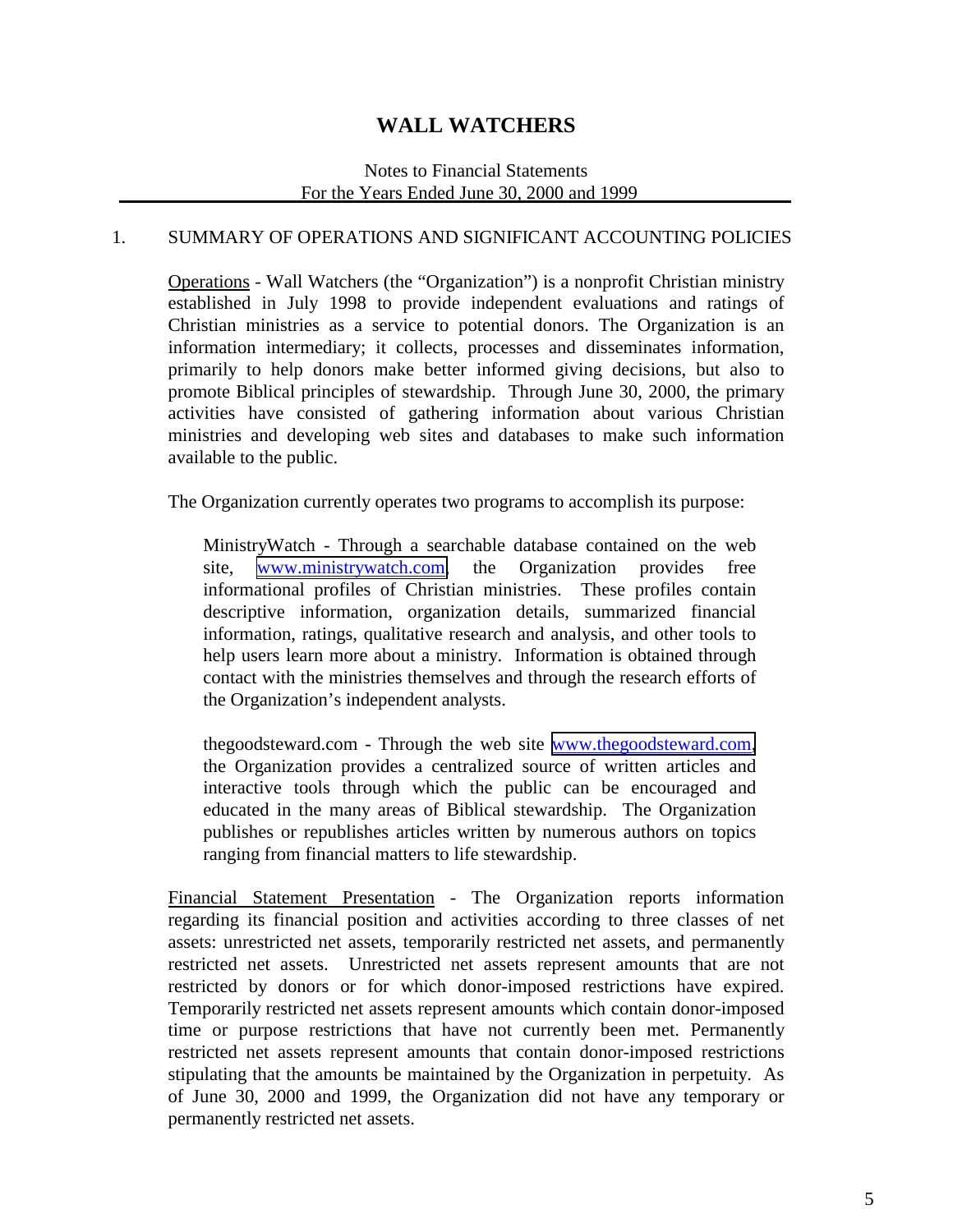Revenue Recognition - Contributions, that are given unconditionally, are recognized in the period the contributions are promised. Contributions that are restricted by the donor are reported as an increase in unrestricted net assets if the restriction expires in the period in which the support is recognized. All other donor-restricted contributions are reported as an increase in temporarily or permanently restricted net assets depending on the nature of the restriction. When a restriction is satisfied, temporarily restricted net assets are reclassified to unrestricted net assets.

Allocation of Expenses – Expenses of the Organization are reported on the functional basis in the statements of activities. Accordingly, expenses are allocated according to the function benefited, whether program services, management and general, or fundraising.

Cash and Cash Equivalents - All highly liquid investments purchased with an original maturity of three months or less are considered to be cash equivalents.

Marketable Securities – Marketable securities are recorded at fair value with realized and unrealized gains and losses included in the statement of activities. The fair value of marketable securities is determined by reference to exchange or dealer-quoted market prices. If a quoted market price is not available, fair value is estimated using quoted market prices for similar investments.

Property - Property consists of office furniture, equipment and computers and is recorded at cost. Depreciation is computed using the straight-line method over the estimated useful lives of the related assets.

Donations of property are recorded as support at their estimated fair value. Such donations are reported as unrestricted support unless the donor has restricted the donated asset to a specific purpose.

System Development Costs – Costs of developing the web sites, databases and systems to allow the Organization to carry out its intended purpose have been capitalized and are amortized using the straight-line method over a period of three years.

Income Taxes - The Organization is a tax-exempt organization under Section  $501(c)(3)$  of the Internal Revenue Code and, therefore, no provision for income taxes has been made in the accompanying financial statements.

Donated Services - A number of volunteers, including members of the Board of Directors, contribute significant amounts of time to the Organization. The value of this contributed time does not meet the criteria for recognition of contributed services and, accordingly, is not reflected as support in the accompanying financial statements.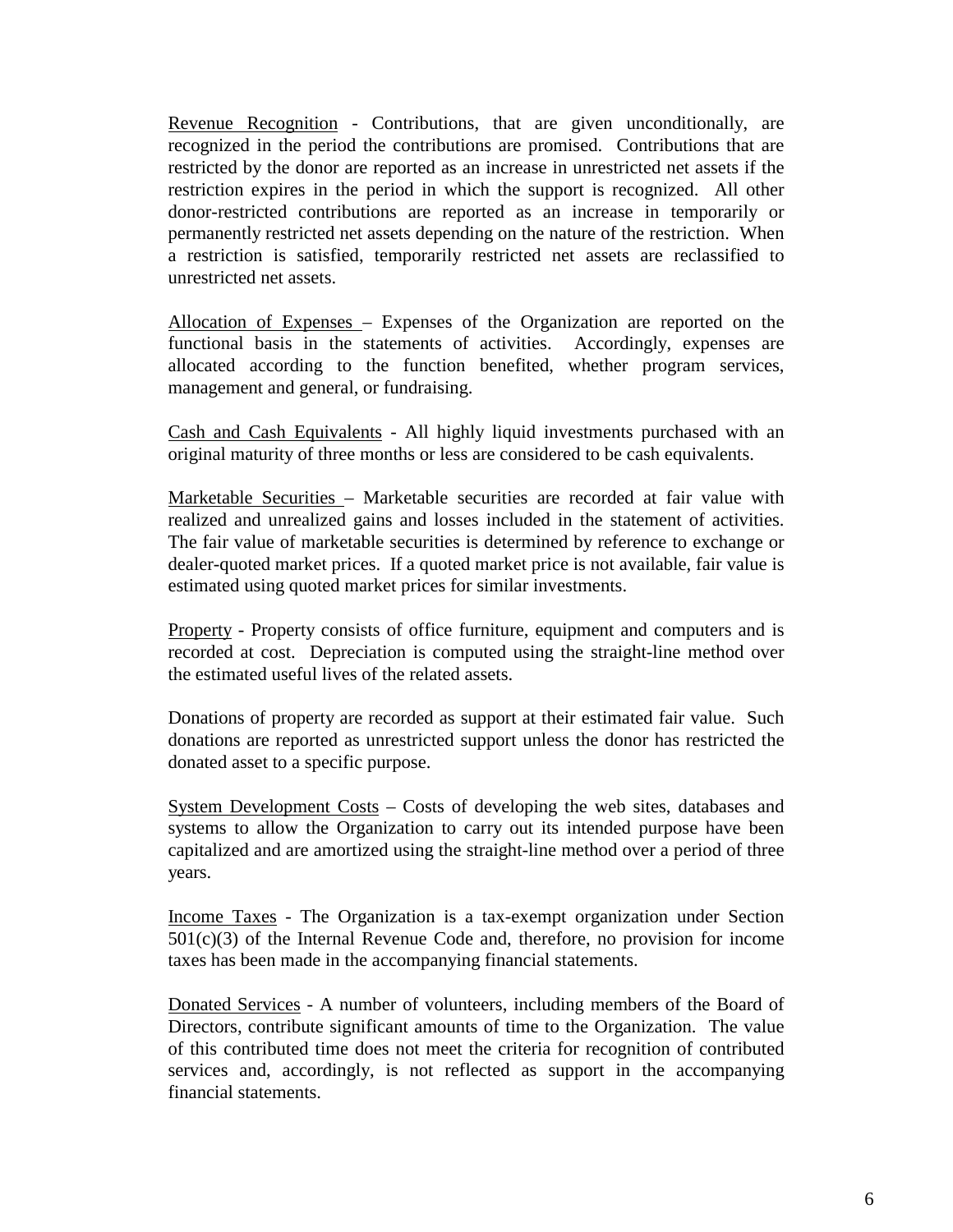Use of Accounting Estimates - The preparation of financial statements in conformity with generally accepted accounting principles requires management to make estimates and assumptions that affect the reported amounts of certain assets and liabilities and disclosures. Accordingly, the actual amounts could differ from those estimates. Any adjustments applied to estimated amounts are recognized in the year in which such adjustments are determined.

#### 2. DONATED PROPERTY AND FACILITIES

The Organization received free use of its office space during each of the years ended June 30, 2000 and 1999. The use of this space has been valued at \$21,000 and \$1,750 for 2000 and 1999, respectively, and these amounts have been included as support and as rent expense in the accompanying statements of activities.

#### 3. MARKETABLE SECURITIES

Marketable securities as of June 30, 2000 and 1999 consisted primarily of investments in various mutual funds.

The following is a summary of investment return for the years ended June 30, 2000 and 1999:

|                                                   | 2000.     |          |
|---------------------------------------------------|-----------|----------|
| Net appreciation or depreciation in fair value of |           |          |
| investments, including realized and unrealized    |           |          |
| gains and losses                                  | \$365,012 | \$55,117 |
| Interest and dividends                            | 15,388    | 18,143   |
| Total investment return                           | \$380,400 | \$73.260 |

#### 4. DEFERRED COMPENSATION

 $\overline{a}$ 

The Organization has deferred compensation agreements with certain of its employees. Under the terms of these agreements, each employee will receive the value of an individual investment account established for the benefit of each individual employee upon the fifth anniversary of the start of their employment. Each individual has discretion over the management of their individual investment account prior to the vesting date. The value of these investment accounts is recorded as compensation expense over the vesting period of each employee. Compensation expense related to these deferred compensation agreements totaled \$5,590 and \$3,148 for the years ended June 30, 2000 and 1999, respectively.

#### 5. SUPPLEMENTAL CASH FLOW INFORMATION

During the year ended June 30, 1999, the Organization received contributions totaling \$505,002 in the form of marketable securities.